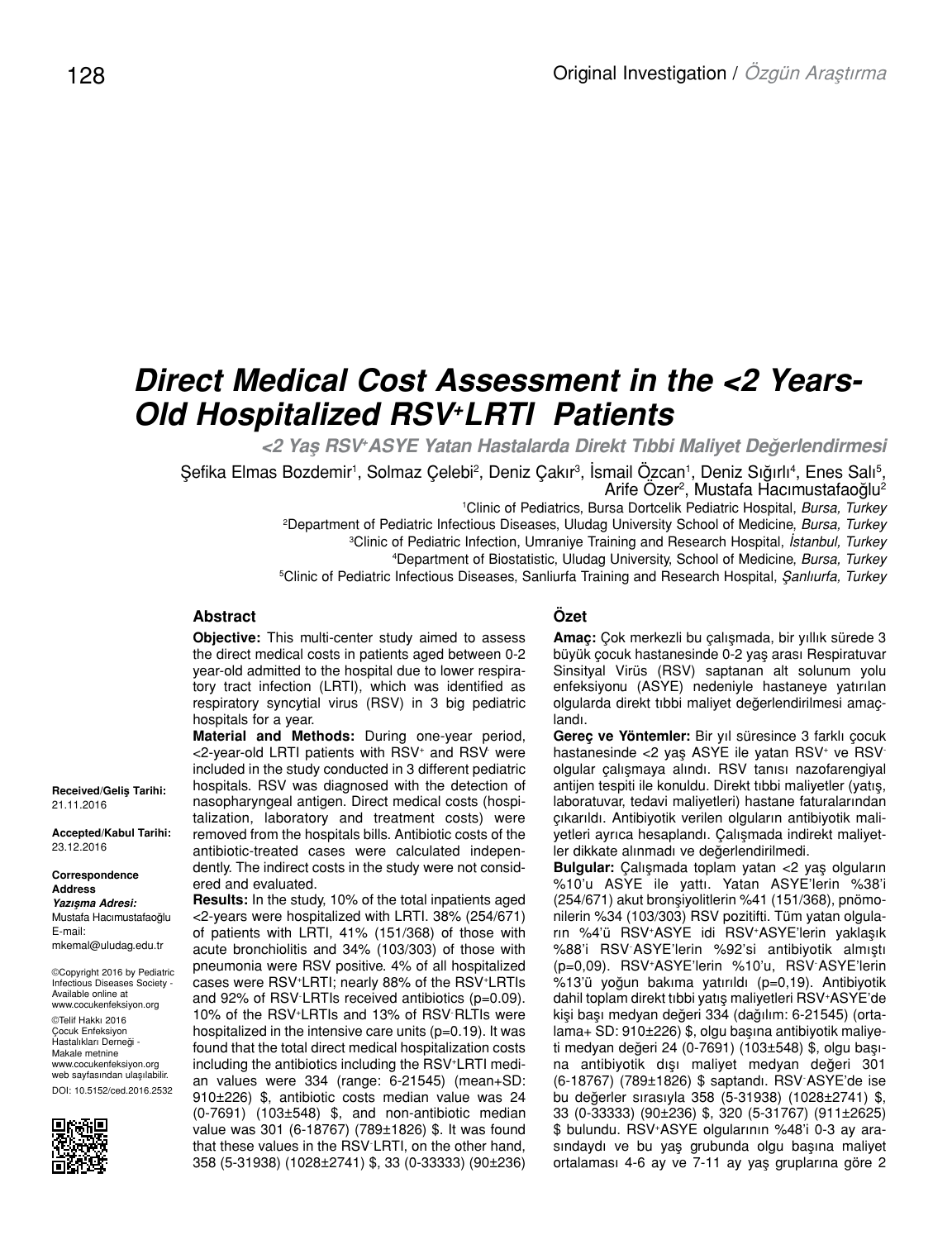\$, 320 (5-31767) (911±2625) \$ respectively. 48% of RSV+LRTI cases were aged between 0-3 months and it was found that the average cost per case was in this age group was two times higher than the 4-6 months and 7-11 months age group (on average 1068, 508 and 352\$ respectively). It was found that the hospitalization costs of the total of 254 RSV<sup>+</sup> patients were \$ 231,178 and the costs of the 417 RSV- patients were \$ 428,991. **Conclusion:** According to these results, RSV infections still constitute a significant part of RLTIs at <2 years of age in our country and cause an important epidemiological and economic disease burden. (J Pediatr Inf 2016; 10: 128-36)

**Keywords:** Respiratory Syncytial virus, epidemiology, incidence, cost, Turkey, cost of disease burden

## **Introduction**

Respiratory syncytial virus is the most common cause of lower respiratory tract infections in children under one year and constitutes a significant burden of disease (1). In the United States, RSV<sup>-</sup>related LRTI causes about 120,000 pediatric hospitalization annually, and this rate is rising steadily (2, 3). With the projection of the figures in the United States to the population in Turkey [The US population, as of April 2013, is 315,694,000 and the Turkish population is 75,627,384 as of December 2012], an average of 30,000 RSV**-**related hospitalizations in all age groups is estimated in our country (4, 5).

Respiratory syncytial virus is an important factor of LRTI in childhood period. In different regions of the world, RSV accounts for 12-52% in childhood acute bronchiolitis and pneumonia, 50-90% in acute bronchiolitis in <2 yearold cases, and 5-40% of the pneumonia cases (6). In the United Kingdom, it was found that RSV**-**related hospitalization rates at age of <2 was higher than that of influenza virus (14% and 3%, respectively) (7). It was found in different studies in Turkey that RSV was detected in 35-50% of children hospitalized with LRTI (6). In one study, it was found that the annual incidence of RSV LRTI at <2 years was 7.8 / 1000 (8).

Although RSV is a viral infection, differential diagnosis should be made in patients with RSV LRTI. It was reported that 15-75% of the patients with documented RSV infection were given antibiotics in different parts of the world (9-13). There is no study in our country on the use of antibiotics in patients with RSV LRTI.

Although the RSV**+**LRTI hospitalization costs are different in different countries of the world, it was reported to be \$538-1577 per patient, and generally it was found to be higher than the RSV**-**LRTI (14-16). In Turkey, there is also no study evaluating the costs of RSV**+** RSV**-**related hospitalizations.

Respiratory syncytial virus can cause a significant disease economic burden across the country as it is a frequent infection. Every year, 62,500-100,000 RSV kattan daha fazla bulundu (sırasıyla ortalama 1068, 508 ve 352\$). Toplam 254 RSV+ olgunun yatış maliyeti 231.178\$, RSV-417 olgunun maliyeti ise 428,991 \$ bulundu.

**Sonuç:** Bu sonuçlara göre RSV enfeksiyonları halen <2 yaşta ASYE'lerin önemli bir kısmını oluşturmakta ve önemli bir epidemiyolojik ve ekonomik hastalık yüküne neden olmaktadır. (J Pediatr Inf 2016; 10: 128-36)

**Anahtar kelimeler:** Respiratuvar sinsityal virus, epidemiyoloji, insidans, maliyet, Türkiye, hastalık maliyeti

bronchiolitis-related hospitalization only is reported in the United States under the age of 5 and the average annual cost is \$300 million (9). In Australia, the annual costs of RSV**-**related hospitalization in children under 5 years of age are estimated to be in the range of \$ 24-50 million for children under 5 years of age (17). In Turkey, there is no study regarding the relationship between RSV hospitalization costs and disease burden in children, either.

The present study aimed to determine the direct medical cost, including the antibiotic costs, in the cases hospitalized due to RSV**<sup>+</sup>**LRTI and investigate the effects of this on the economic burden of the disease.

## **Material and Methods**

The city of Bursa is situated within the borders of the Marmara region in the northwest of Turkey. Bursa has a high level of industrialization in the country and is in the 6<sup>th</sup> place in terms of financial development according to 2010 data (18). Furthermore, health indices of Bursa are satisfactory in comparison to those of Europe (It was found that while the infant mortality rate was 16.7 / 1000 live birth in 2007 in Turkey, it was 6.7 / 1000 in Bursa). The present study as a multi-centered was conducted with the participation of 3 big pediatric hospitals located in the center of Bursa and when the policlinic records of the outpatients were evaluated, it is estimated that these hospitals served approximately 80% of the population of the province. According to the 2008 data of the Turkish Statistical Institute (TSI), it was reported that the number of children ≤2 years living in the city center of Bursa was 48,600. The total bed capacities of the three participating hospitals in which the study was conducted was 350 during the study (according to the information obtained from the Bursa Provincial Health Directorate) and constituted 67.5% (350/523) of the total pediatric bed capacity in the Bursa city center. All the children <2 years of age (671 cases) admitted to the 3 big pediatric hospitals with the diagnosis of LRTI for one year were included in the study (Uludag University School of Medicine, Pediatric Infectious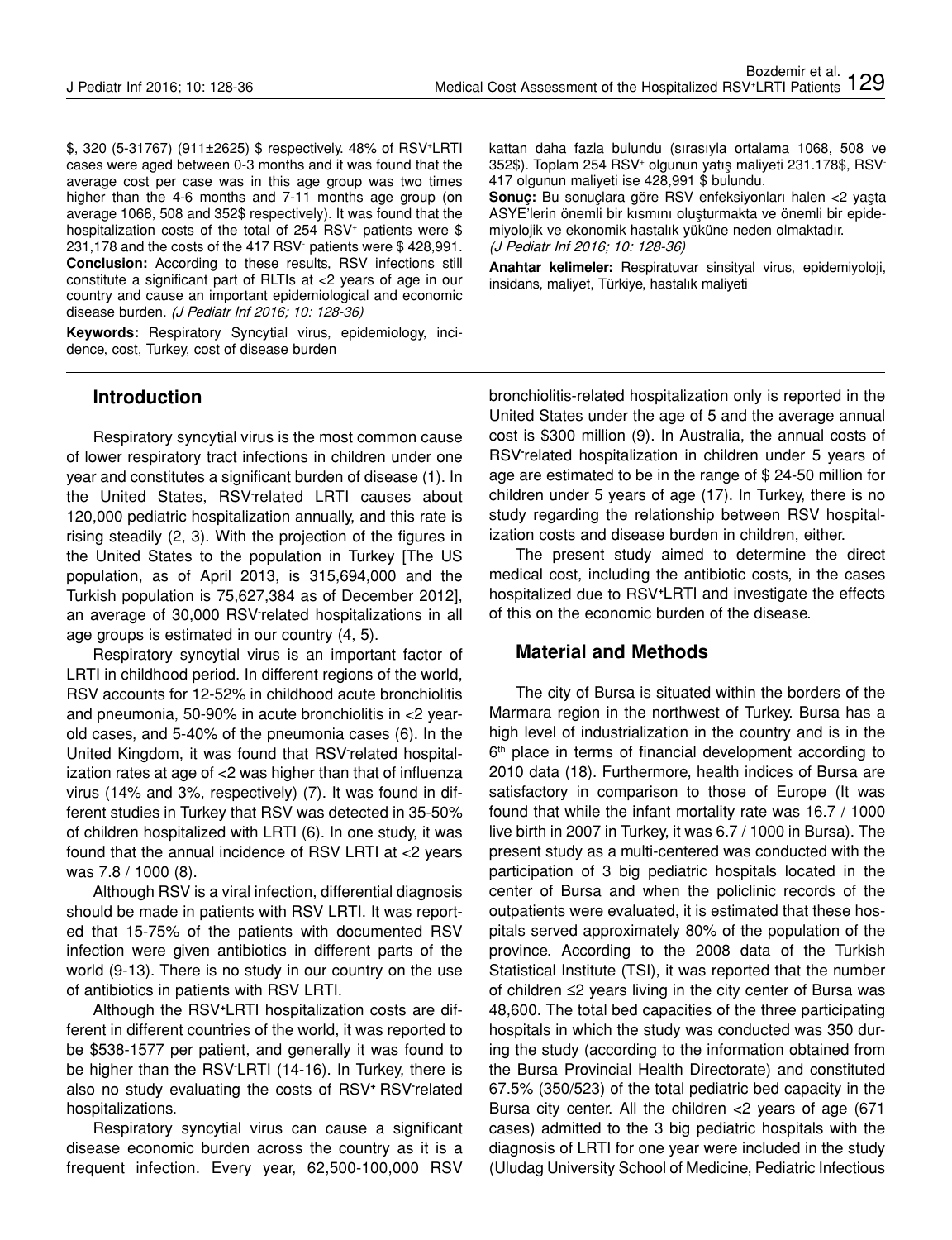Diseases Clinic, Bursa Dortcelik Pediatric Hospital, Private Doruk Medical Center).

Neonates and infants <3 months of age with the diagnosis of LRTI, and all children ≤2 years of age with a diagnosis of LRTI plus impaired general state or fever ≥40.5°C, extensive crepitations, apnea, and dyspnea or tachypnea (respiratory rate (RR) ≥60/minute for neonates, ≥50 for infants 1-11 months and ≥40 for infants 12-24 months) who were hospitalized were eligible. Infants with extended sibilant rhonchi and prolongation in expiration on auscultation were defined as acute bronchiolitis. Infants with extended crepitations on auscultation and bronchopneumonic infiltration in posteroanterior (PA) lung X-ray without sibilant rhonchi and prolongation in expiration were defined as pneumonia. The cases of <2 years of age participating in the study were divided into age groups of; 0-3 months, 4-6 months, 7-11 months, and 12-24 months. The RSV antigen assignment in nasopharyngeal secretions of patients was assessed by an experienced physician or nurse using the RSV Respi-Strip kit from Coris BioConcept in the first 48 hours after the patient was hospitalized.

Hospital bills of the inpatient infants aged ≤2 years due to LRTI were obtained from the information processing records of the bills of the three hospitals and the billing information records of each patient were added to the research form with details. In the present study, the costs were considered only within the scope of direct (direct) medical costs; the direct medical costs assessed in the study included; only the hospital, bed, laboratory tests (excluding the RSV antigen test) and treatment costs covered by the SSI (Social Security Institution) within the reimbursement scheme; the antibiotic costs were calculated separately amongst the direct medical costs. RSV antigen test cost (approximately 6 USD=10.8 TL) was not in the SSI reimbursement scheme, so they were not included in the direct medical costs in the study. The direct non-medical costs were not assessed in this study. The costs were calculated separately for RSV**+** and RSVcases. For the study, approval numbered 2010-2 / 34 was received from the Ethics Committee of Clinical Investigations of Uludağ University School of Medicine on 11 October 2010.

The costs associated with the diseases can be *direct* (*medical and non-medical*) or *indirect (secondary)* costs. *Direct medical costs* are considered as; telephone consultations, consultations in outpatient clinics (primary care / home visits, emergency room evaluations), physician, hospital admission and laboratory diagnosis and treatment costs; other direct non-medical costs include the diaper costs during the hospitalization of the child. Only limited direct medical costs that could be billed such as hospital bed, laboratory or medical therapy were included

in the study. *Indirect costs* are considered as; the decrease in the quality of life of the family and the stress they experience included within the costs of many economic and social losses such as the lost working days by the parents and those caring the child, loss of earnings such as the cost of the lost working days and the child care costs, loss of working time and looking after the sick children (1, 19). In this study, the indirect costs and some medical costs (such as telephone calls, consultations, specialist visit fees, and faculty emergency pre-admission policlinic examinations and laboratory fees, patient subsidies, materials and medicines not covered by the SSI within the reimbursement scheme) were not taken into account.

### **Statistical analysis**

The data were tabulated in the Microsoft Excel and the statistical evaluations were performed using the Statistical Package for the Social Sciences Statistics for Windows 20.0 (SPSS Armonk, NY: IBM Corp.) statistical package program. Actual p values were used and if the p value obtained was less than 0.05, the result was considered as significant. Non-normal variables were presented as median (minimum-maximum). Categorical variables were given with frequencies and percentages. Pearson chi-square test was used to compare categorical variables.

# **Results**

A total of 671 patients aged <2-year-old who were hospitalized due to LRTI in one year in 3 hospitals in the Bursa city center were included in the study. In the three hospitals in the province of Bursa where the study was conducted, the annual number of ≤2 years of hospitalized patients was 6350 during the year in which the study was conducted. The cases hospitalized with the LRTI constituted 10.56% (671/6350) of all <2 year-old hospitalized cases. The ages of the patients varied between 11 days to 24 months. 38% (254/671) of hospitalized LRTIs, 41% (151/368) of the acute bronchiolitis cases and 34% (103/303) of the pneumonia patients were RSV positive. Totally, 4% of all hospitalized cases were RSV**<sup>+</sup>**LRTI.

Antibiotic administration was evaluated in the patients, and it was found that there was no significant difference between the initial antibiotic administration rates of RSV**+**LRTI (88%) and RSV**-**LRTI (92%) (Table 1). There was no significant difference between RSV**+**A.bronchiolitis and RSV**+**pneumonia cases (85% and 92%, respectively)  $(p = 0.099)$  and again the antibiotic administration between the RSV**-**A.bronchiolitis and RSV**-**pneumonia cases  $(90.3\%$  and  $94.0\%)$  ( $p=0.165$ ). After documentation of the RSV positivity, antibiotic administration decreased to 31% of the RSV**+**LRTIs.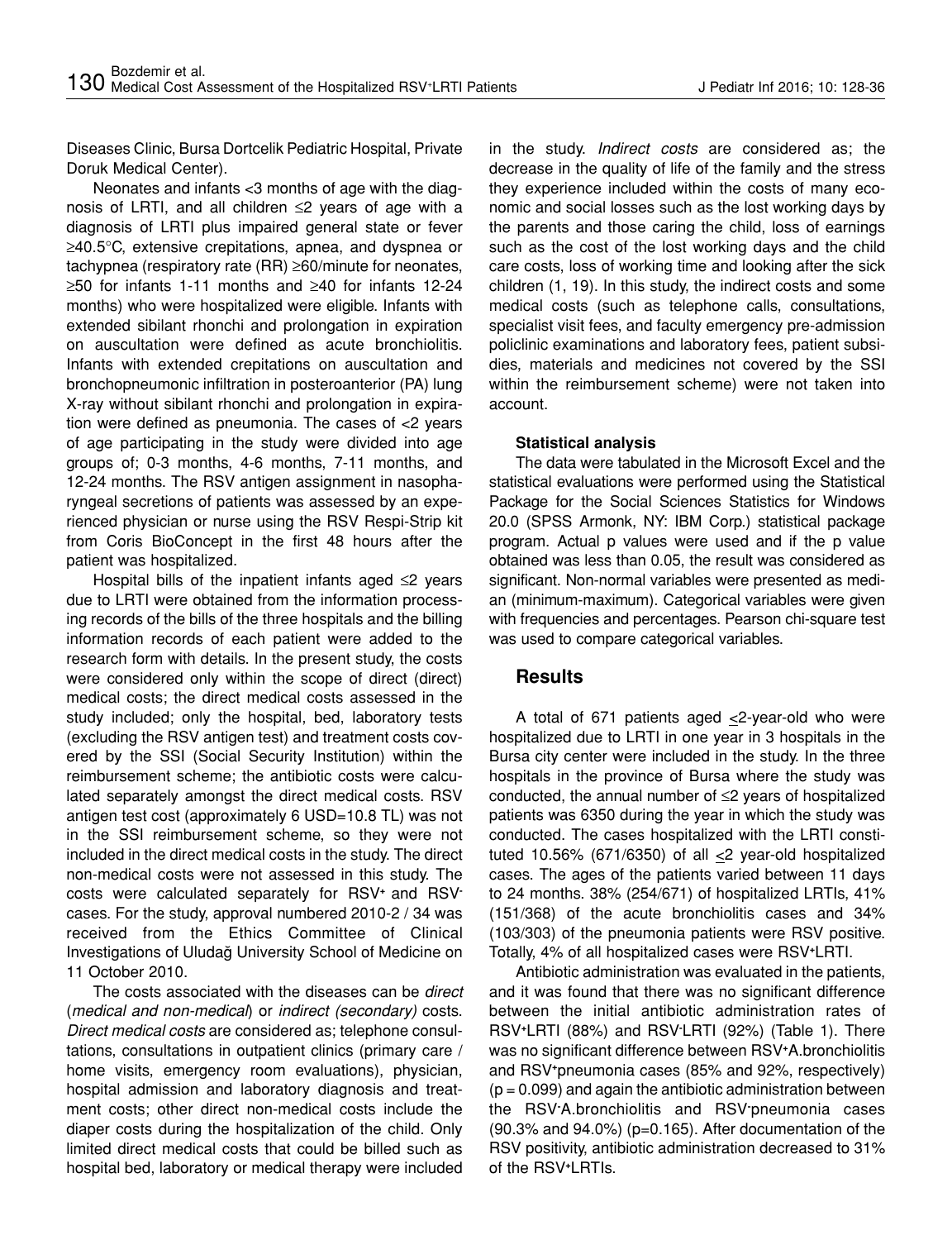|                     | <b>RSV+</b><br>$n/N$ (%) | <b>RSV</b><br>$n/N$ (%) | р         |
|---------------------|--------------------------|-------------------------|-----------|
| Acute bronchiolitis | 129/151 (85)             | 196/217 (90)            | $p=0.151$ |
| Pneumonia           | 95/103 (92)              | 188/200 (94)            | $p=0.557$ |
| Total LRTI          | 224/254 (88)             | 384/417 (92)            | $p=0.093$ |

**Table 1.** Antibiotic administration status of the inpatients with RSV+ and RSV-LRTI

When the cases were evaluated in terms of their monitoring in the intensive care unit, it was found that 12% of all cases (83 cases) were monitored in the intensive care unit during the treatment. 10% (26 cases) of RSV**+** cases and 13% (57 cases) of RSV**-**related cases received intensive care support and there was no statistically significant difference between them (p=0.190). Similarly, no significant difference was found between the

**Table 2.** Per-case evaluation of the average antibiotic, non-antibiotic and total direct medical costs of the patients hospitalized with LRTI (With the equivalent of TL, \$)\*

|                       | n/N<br>$\%$ |              | <b>Antibiotic</b><br>cost/<br>Per case | Total cases'<br>cost of<br>antibiotics | Non-antibiotic<br>cost / per case | Total non-<br>antibiotic<br>cost | Cost of<br>hospitalization/<br>per case | <b>Total direct</b><br>medical<br>hospitalization<br>cost |
|-----------------------|-------------|--------------|----------------------------------------|----------------------------------------|-----------------------------------|----------------------------------|-----------------------------------------|-----------------------------------------------------------|
| RSV <sup>+</sup> A.br | 151/671     | TL           | 40 (0-13 844)                          | 27 950                                 | 541 (11-23 675)                   | 198 383                          | 602 (11-37 519)                         | 234 880                                                   |
|                       | 22.5%       | $\$\$        | 185±1176                               |                                        | 1313±2830                         |                                  | 1555±3826                               |                                                           |
|                       |             |              | 22 (0-7691)                            | 15 396                                 | 300 (6-13152)                     | 109 284                          | 334 (6-20843)                           | 129 389                                                   |
|                       |             |              | 101±653                                |                                        | 723±1572                          |                                  | 856±2125                                |                                                           |
| RSV <sup>+</sup> pneu | 103/671     | <b>TL</b>    | 56 (0-5000)                            | 19 652                                 | 545.5 (30-33 781)                 | 164 614                          | 604.5 (41-38 781)                       | 184 133                                                   |
|                       | 15.2%       | $\mathbb{S}$ | 190±643                                |                                        | 1598±3848                         |                                  | 1787±4423                               |                                                           |
|                       |             |              | 31 (0-2777)                            | 10825                                  | 303 (30-18767)                    | 90 681                           | 335 (22-21545)                          | 101 433                                                   |
|                       |             |              | 105±357                                |                                        | 880±2137                          |                                  | 984±2457                                |                                                           |
| RSV A.br              | 217/671     | <b>TL</b>    | 61 (0-2773)                            | 41815                                  | 596 (9-57 181)                    | 412 560                          | 700 (9-57 489)                          | 457 349                                                   |
|                       | 32.5%       | $\mathbb{S}$ | 192±401                                |                                        | 1901±6038                         |                                  | 2107±6170                               |                                                           |
|                       |             |              | 33 (0-1540)                            | 23 035                                 | 331 (5-31767)                     | 228 921                          | 388 (5-31938)                           | 251 941                                                   |
|                       |             |              | 106±222                                |                                        | 1 047±3354                        |                                  | 1161±3427                               |                                                           |
| RSV-pneu              | 200/671     | <b>TL</b>    | 60 (0-60 000)                          | 26 240                                 | 544.5 (30-23 722)                 | 276 560                          | 616 (32-23 978)                         | 320 740                                                   |
|                       | 29.8%       | \$           | 131±452                                |                                        | 1382±2607                         |                                  | 1603±3045                               |                                                           |
|                       |             |              | 33 (0-33333)                           | 14 4 54                                | 302.5 (16-13178)                  | 152 349                          | 342 (17-13321)                          | 176 687                                                   |
|                       |             |              | 72±251                                 |                                        | 761±1448                          |                                  | 883±1691                                |                                                           |
| RSV <sup>+</sup> LRTI | 254/671     | TL           | 44.5 (0-13 844)                        | 47 625                                 | 542 (11-33 781)                   | 363 804                          | 602 (11-38 781)                         | 419 658                                                   |
|                       | 37.9%       | $\$\$        | 187±988                                |                                        | 1432±3288                         |                                  | 1652±4078                               |                                                           |
|                       |             |              | 24 (0-7691)                            | 26 235                                 | 301 (6-18767)                     | 200 409                          | 334 (6-21545)                           | 231 178                                                   |
|                       |             |              | 103±548                                |                                        | 789±1826                          |                                  | 910±2265                                |                                                           |
| <b>RSV</b> LRTI       | 417/671     | <b>TL</b>    | 60 (0-60 000)                          | 68 137                                 | 577.5 (9-57 181)                  | 689 801                          | 646 (9-57 489)                          | 778 747                                                   |
|                       | 62.1%       | $\mathbb{S}$ | 163±426                                |                                        | 1 654±4726                        |                                  | 1867±4935                               |                                                           |
|                       |             |              | 33 (0-33333)                           | 37 534                                 | 320 (5-31767)                     | 379 993                          | 358 (5-31938)                           | 428 991                                                   |
|                       |             |              | 90±236                                 |                                        | 911±2625                          |                                  | 1028±2741                               |                                                           |
| All the cases         | 671/671     | TL           | 55 (0-13 844)                          | 115 412                                | 549 (9-57 181)                    | 1 052 530                        | 626 (9-57 489)                          | 1 197 332                                                 |
| in the study          | 100%        | $\$\$        | 172±698                                |                                        | 1568±4228                         |                                  | 1784±4621                               |                                                           |
|                       |             |              | 30.5 (0-7691)                          | 65 577                                 | 305 (5-31767)                     | 579 810                          | 347 (5-31938)                           | 659 578                                                   |
|                       |             |              | 95±387                                 |                                        | 864±2348                          |                                  | 982±2567                                |                                                           |

\*: Exchange rate; Mid-2012 Turkish Central Bank' exchange rate was considered; 1\$=1.8 TL, 1€=2.3 TL.

Data presented as median (minimum-maximum) in the first line as TL, in the third line as dollar, mean±standard deviation in the second line as TL, in the fourth line as dollar.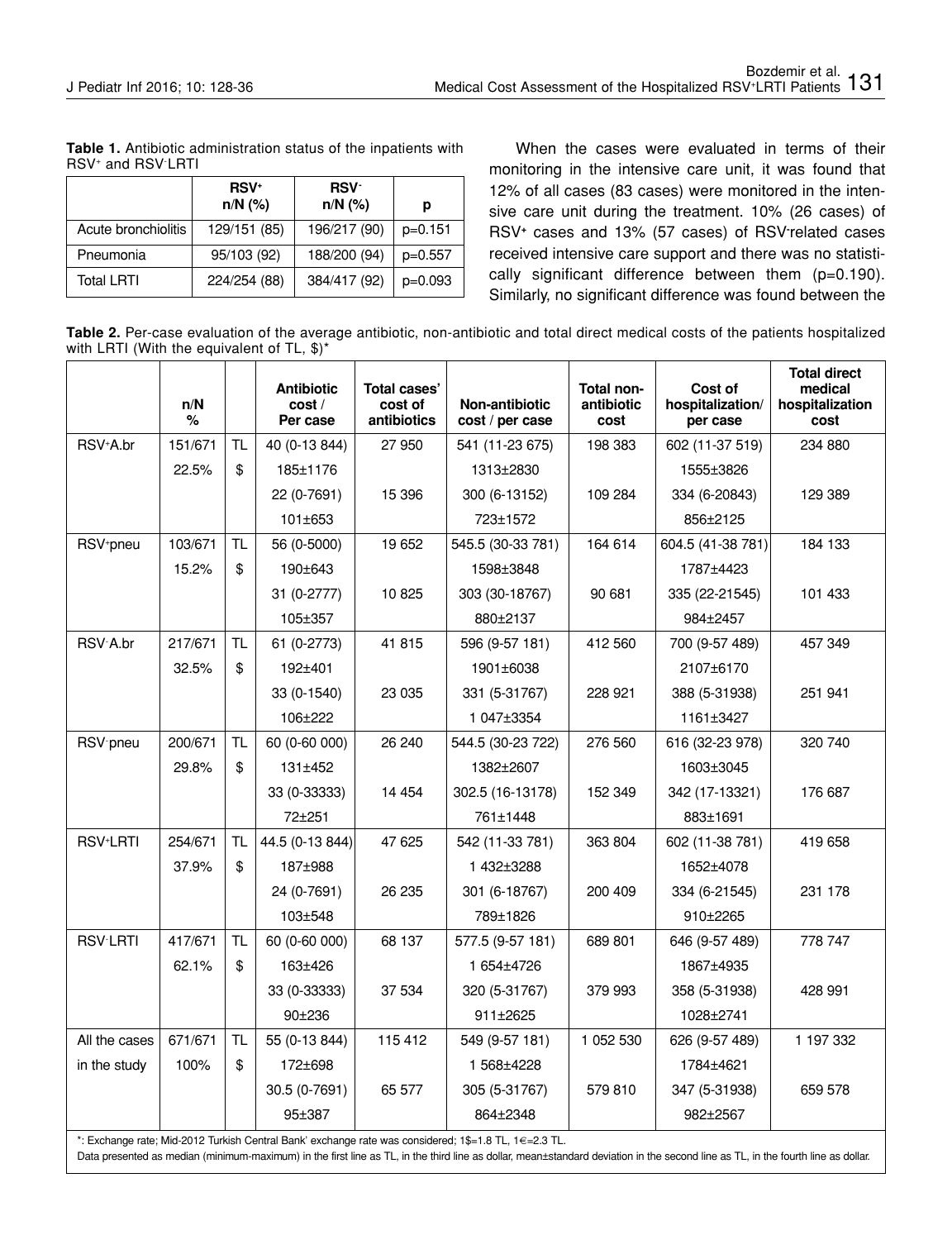| $\ddot{\phantom{0}}$                                                                                                                                                                                                                                                  |
|-----------------------------------------------------------------------------------------------------------------------------------------------------------------------------------------------------------------------------------------------------------------------|
|                                                                                                                                                                                                                                                                       |
|                                                                                                                                                                                                                                                                       |
|                                                                                                                                                                                                                                                                       |
| )                                                                                                                                                                                                                                                                     |
| <b>.c.id.vid.c.fr.c.id.vid.id.v</b><br>י<br>נא אל 2                                                                                                                                                                                                                   |
|                                                                                                                                                                                                                                                                       |
|                                                                                                                                                                                                                                                                       |
|                                                                                                                                                                                                                                                                       |
|                                                                                                                                                                                                                                                                       |
|                                                                                                                                                                                                                                                                       |
| $\frac{1}{2}$                                                                                                                                                                                                                                                         |
|                                                                                                                                                                                                                                                                       |
|                                                                                                                                                                                                                                                                       |
|                                                                                                                                                                                                                                                                       |
|                                                                                                                                                                                                                                                                       |
| )<br>)<br>)<br>:<br>;                                                                                                                                                                                                                                                 |
|                                                                                                                                                                                                                                                                       |
|                                                                                                                                                                                                                                                                       |
|                                                                                                                                                                                                                                                                       |
|                                                                                                                                                                                                                                                                       |
|                                                                                                                                                                                                                                                                       |
|                                                                                                                                                                                                                                                                       |
|                                                                                                                                                                                                                                                                       |
|                                                                                                                                                                                                                                                                       |
| ind is code to the code of the code of the code of the code of the code of the code of the code of the code of the code of the code of the code of the code of the code of the code of the code of the code of the code of the<br>)<br>)<br>)<br>)<br>)<br>)<br>)<br> |
|                                                                                                                                                                                                                                                                       |
|                                                                                                                                                                                                                                                                       |
|                                                                                                                                                                                                                                                                       |
|                                                                                                                                                                                                                                                                       |
|                                                                                                                                                                                                                                                                       |
| $\vdots$                                                                                                                                                                                                                                                              |
|                                                                                                                                                                                                                                                                       |
|                                                                                                                                                                                                                                                                       |
|                                                                                                                                                                                                                                                                       |
|                                                                                                                                                                                                                                                                       |
| )<br>)<br>)<br>)<br>)<br>)<br>)<br>)                                                                                                                                                                                                                                  |
|                                                                                                                                                                                                                                                                       |
|                                                                                                                                                                                                                                                                       |
|                                                                                                                                                                                                                                                                       |
|                                                                                                                                                                                                                                                                       |
|                                                                                                                                                                                                                                                                       |
| "ס להני המונח המונח המונח המונח המונח המונח המונח המונח המונח המונח המונח המונח המונח המונח המונח המונח המונח ה                                                                                                                                                       |
|                                                                                                                                                                                                                                                                       |
|                                                                                                                                                                                                                                                                       |
|                                                                                                                                                                                                                                                                       |
|                                                                                                                                                                                                                                                                       |
|                                                                                                                                                                                                                                                                       |
|                                                                                                                                                                                                                                                                       |
|                                                                                                                                                                                                                                                                       |
| <b>RUNEULO</b>                                                                                                                                                                                                                                                        |
| ĺ                                                                                                                                                                                                                                                                     |
|                                                                                                                                                                                                                                                                       |
|                                                                                                                                                                                                                                                                       |
|                                                                                                                                                                                                                                                                       |
|                                                                                                                                                                                                                                                                       |
|                                                                                                                                                                                                                                                                       |
|                                                                                                                                                                                                                                                                       |
|                                                                                                                                                                                                                                                                       |
|                                                                                                                                                                                                                                                                       |
|                                                                                                                                                                                                                                                                       |
|                                                                                                                                                                                                                                                                       |
|                                                                                                                                                                                                                                                                       |
|                                                                                                                                                                                                                                                                       |
|                                                                                                                                                                                                                                                                       |
|                                                                                                                                                                                                                                                                       |
|                                                                                                                                                                                                                                                                       |
|                                                                                                                                                                                                                                                                       |
| ı                                                                                                                                                                                                                                                                     |
|                                                                                                                                                                                                                                                                       |
|                                                                                                                                                                                                                                                                       |
| ĺ                                                                                                                                                                                                                                                                     |
|                                                                                                                                                                                                                                                                       |

 $\ddot{z}$ 

|                                  |                  |                |                                                                           | <b>RSV+LRTI</b><br>$n = 254$                                                                          |                                                                                                                                                                       |                     |                            |                                                                | <b>RSV-LRT</b><br>$n=417$                                           |                                                                                     |                   |   |                                                         | Total LRTI (RSV-and RSV-<br><b>N=671</b>                                                              |                                                                       |  |
|----------------------------------|------------------|----------------|---------------------------------------------------------------------------|-------------------------------------------------------------------------------------------------------|-----------------------------------------------------------------------------------------------------------------------------------------------------------------------|---------------------|----------------------------|----------------------------------------------------------------|---------------------------------------------------------------------|-------------------------------------------------------------------------------------|-------------------|---|---------------------------------------------------------|-------------------------------------------------------------------------------------------------------|-----------------------------------------------------------------------|--|
| group<br>Age                     | ξ<br>$\infty$    | မာ             | <b>Antibiotic</b><br>cost<br>T⊔\$                                         | Non-antibiotic<br>$TL/$ \$<br>cost                                                                    | Total cost<br>$\frac{3}{2}$                                                                                                                                           | ξ<br>ಸಿ             | မာ                         | <b>Antibiotic</b><br>ost<br>T⊔\$                               | Non-antibiotic<br>cost<br>T⊔\$                                      | <b>Total cost</b><br>713                                                            | $\leq$            | ᄇ | Antibiotic<br>ost<br>T⊔\$                               | Non-antibiotic<br>$TL/$ \$<br>cost                                                                    | <b>Total cost</b><br>713                                              |  |
| months<br>უ<br>ბ                 | 123/254<br>48.4% | ᆮ<br>$\theta$  | 27.78 (0-2777)<br>161.4±587.6<br>50 (0-5000)<br>88.9±32.64                | 656 (11-33 781)<br>944.0±1818.33<br>1713.7±3723<br>364 (6-18767)                                      | 1938.8±4268.5<br>700 (11-38 781)<br>388 (6-21545)<br>1068±2371.4                                                                                                      | 134/417<br>$32.1\%$ | $\overline{E}$<br>$\Theta$ | 101.6±331.28<br>184.5±596.3<br>79 (0-6000)<br>43 (0-3333)      | 1 220.8±3283.06<br>2216.2±5909.5<br>789 (16-57181)<br>438 (8-31767) | 857 (16-57488) 257/671% TL 63.5 (0-6000)<br>2544.4±6213.7<br>476 (8-31937<br>1401.6 | (383.3)           | ↮ | 173±590.8<br>35 (0-3333)<br>95.2                        | 684 (11-57181)<br>380 (6-31767)<br>1 082.4                                                            | 1965±4934.6 2241.6±5327.8<br>776(11-57489)<br>431 (6-31938)<br>1234.8 |  |
| months<br>$\frac{6}{4}$          | 54/254<br>21.2%  | ↮              | 39.7±61.67<br>40 (0-700)<br>22 (0-388)<br>72.2±111                        | 527 (100-4599)<br>292 (55.5-2555)<br>468.2±823.22<br>850±971.4                                        | 577 (100-4890)<br>922.3±1042.7<br>320 (55-2716)<br>508±579.28                                                                                                         | 92/417<br>22.0%     | ↮                          | $113.3 + 221.11$<br>65 (0-2773)<br>205.8±398<br>36 (0-1540)    | 9112±6348.6<br>1052.8±35.27<br>292 (5-31767)<br>526(9-57181)        | 623 (9-57488)<br>2121±6458.6<br>346 (5-31937)<br>11684                              | 146/671<br>(21.7) | ↮ | 55 (0-2773)<br>30 (0-1540)<br>156±328<br>85.8           | 526.5 (9-57181) 590 (9-57488)<br>515±5076.2<br>292 (5-31767)<br>834.6                                 | 1673.6±5174.3<br>327 (5-31937)<br>თ<br>ვე                             |  |
| months<br>7-11                   | 43/254<br>16.9%  | ᆮ<br>↮         | 194 (0-333)<br>37.0±54.33<br>67.3±97.8<br>35 (0-600)                      | 220 (16-1433)<br>563.9±501.5<br>397 (30-2581)<br>310.6±278.61                                         | 492 (41-2802)<br>1566)<br>12.67<br>640.2±562.8<br>273 (22-1<br>352.6±31                                                                                               | 90/417<br>21.5%     | ᆮ<br>↮                     | $61.1 \pm 111.56$<br>44 (0-1300)<br>$11 + 200.8$<br>24 (0-722) | 286 (5-2740)<br>515 (9-4933)<br>898±1035.5<br>494.6±                | $1014.7 \pm 1145$<br>330 (5-3116)<br>594 (9-5610)<br>558.9                          | 133/671<br>(19.8) | ↮ | 96.6±174.4<br>44 (0-1300)<br>24(0-722)<br>53.2          | 787.5±906.4<br>273(5-2740)<br>492(9-4933)<br>433.8                                                    | 589(9-5610)<br>891±1004.2<br>327(5-3116)<br>490.7                     |  |
| months<br>$12 - 24$              | 34/254<br>13.3%  | ↮              | 49(0-13844)<br>695±2609.9<br>382.8±1.45<br>27 (0-7691)                    | 298 (111-13152)<br>1465.9±3055<br>2661.2±5499                                                         | 538 (200-23675)   611 (210-37519)   101/417<br>3354,3±7772.8<br>1847.7±4318.22<br>339(116-20843)                                                                      | 24.2%               | ↮                          | 143,8±339.5<br>28 (80-1411)<br>52 (0-2540)<br>79.2±188.61      | 539 (44-17626)<br>1386, 8±2840.7<br>299 (24-9792)<br>763.9±         | 615 (44-20166)<br>1545.8±3142.7<br>341(24-11203)<br>851.5                           | 135/671<br>(20.1) | ↮ | 273.5±1304.5<br>TL 50 (0-13844)<br>27 (0-7691)<br>150.6 | 1686.6±3656.4 1971.4±4685.2<br>539 (44-23675) 615 (44-37519)<br>299 (24-13152) 141 (24-20843)<br>9291 | 1085.9                                                                |  |
| Total                            | 100%             | $\overline{ }$ | 254/254 TL 44.5 (0-13844)<br>103.2±549,22<br>187.5±988.6<br>24.7 (0-7691) | 789.0±1827.05<br>1432.2±3288.7<br>542 (11-33781)<br>301 (6-18767                                      | 602 (11-38781) 417/417 TL<br>1652,2±4078.9<br>910.1±2266.05<br>1545)<br>334 (6-21                                                                                     | 100%                | ↮                          | 163.4±426.9<br>$90.0 + 237.17$<br>60 (0-6000)<br>33 (0-3333)   | 577.5 (9-57181)<br>1654.2±4726.7<br>320(5-31767)<br>9112            | 646 (9-57489)<br>1867.5±4935.1<br>358 (5-31937)<br>1028.7                           | 671/671<br>(100)  | ↮ | 172.7±698.6<br>55 (0-13844)<br>30 (0-7691)<br>95.1      | 549(9-57181)<br>305 (5-31767)<br>864                                                                  | 568.6±4228.6 1784.4±4621.3<br>626 (9-57489)<br>347 (5-31938)<br>982.9 |  |
| **: Figures are stated averagely |                  |                |                                                                           | *: Exchange rate; Mid-2012 Turkish. Central Bank' exchange rate was considered; 1\$=1.8 TL, 1€=2.3 TL | ha se mada a madian (minimum mamin tha first line as TI) in the third line ac dollar meant-crandard deviation in the earonal line as TI) in the fourth line as dollar |                     |                            |                                                                |                                                                     |                                                                                     |                   |   |                                                         |                                                                                                       |                                                                       |  |

Data presented as median (minimum-maximum) in the first line as TL, in the third line as dollar, mean±standard deviation in the second line as TL, in the fourth line as dollar.

RSV or RSV**-**acute bronchiolitis and / or pneumonia in terms of admission to the intensive care unit.

Direct medical hospitalization costs of the patients including antibiotics were evaluated. Direct medical costs included the physician, hospital admission and laboratory diagnosis and treatment costs. Table 2 illustrates the comparison of the median value of antibiotic, non-antibiotic and total direct medical costs of RSV**<sup>+</sup>**LRTI and RSV**-**LRTI cases. The costs were based on hospital bills. Because of some patients with green card, their costs are free of charge (paid by the goverment so their bills reveals zero) and their cost are as "0". Because of wide range of the costs, non-normal variables were presented as mainly median (minimum-maxımum) for statistical analysis.

Direct medical hospitalization costs of the patients including antibiotics were evaluated. Direct medical costs included the physician, hospital admission and laboratory diagnosis and treatment costs. It was found that the antibiotic costs of the cases with RSV**<sup>+</sup>**LRTI during their hospitalization (median value 24 (0-7691) \$), were lower than the antibiotic cost of the cases with RSV**-**LRTI, 33 (0-33333) \$ (p=0.002). When the non-antibiotic costs of the cases were compared, it was found that the median value was 301 (6-18767) \$ in the cases with RSV**<sup>+</sup>**LRTI and 320 (5-31767) \$ in the patients with RSV**-**LRTI and there was no statistically significant difference between them (p=0.428). When the total direct medical costs were compared, it was found that median value was 334 (6-21545) \$ in the patients with RSV**<sup>+</sup>**LRTI and 358 (5-31938) \$ in the patients with RSV**-**LRTI and there was no statistically significant difference between them (p=0.228).

When the cases with RSV**<sup>+</sup>**A. bronchiolitis and RSV**+** pneumonia were compared in terms of their antibiotic initiation (85.4% and 92.2%) it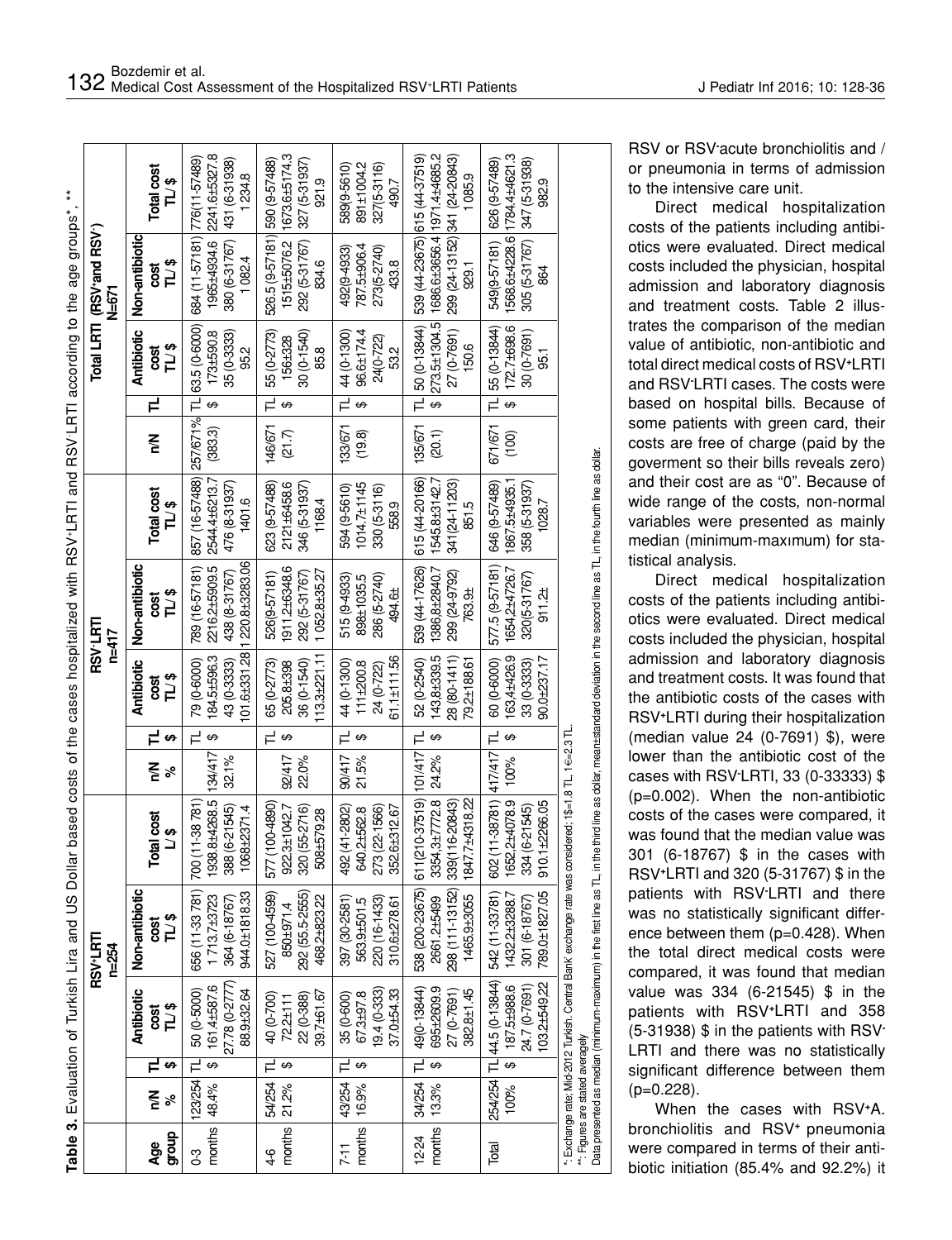was found that there was no statistically significant difference between them (p=0.099). Similarly, when the RSV**-**A. bronchiolitis and RSV**-**pneumonia cases were compared in terms of their antibiotic initiation (90.3% and 94.0%) there was no statistically significant difference between them (p=0.165).

The distribution of the cases according to age groups and their costs (antibiotic costs, non-antibiotic costs and the total cost) were calculated (Table 3). Approximately half of the RSV**+**LRTI cases (48.4% 123/254) were detected in the 0-3 month group. In the patients under three months, it was found that both antibiotic and non-antibiotic costs per case were two or more times higher than the 4-11-month group.

# **Discussion**

Knowing the economic burden of the illness caused by the common illnesses in the society is initially beneficial for determining the strategies and helps to solve the health problems in an efficient manner. RSV is the most common cause of acute bronchiolitis and viral pneumonia in patients under 2 years of age, and usually 1-2% or less of the patients requires hospitalization (20). Nonetheless, the LRTIs that cause hospitalization in children <2 years of age in the world, are among the leading factors with a 17.5-66% detection rate including the developed countries (8). It was found that the incidence of annual hospitalization for RSV LRTI under the age of 5 years in the world was 1.3-31.2 / 1000 in the community, and the highest hospitalization rates were in the children under 1 year of age (8).

Costs of the inpatient cases included *direct (medical and non-medical)* and *indirect (secondary)* costs and the consequential individual and social costs. *Direct medical costs were calculated as*; the telephone consultations, the consultations in the outpatient settings (primary care / home visits, emergency room assessments), physician, hospital admission and laboratory diagnosis and treatment costs, laboratory, antibiotics and other drug treatment costs.

*Direct medical costs included;* telephone consultations, consultations in the outpatient settings (primary care / home visits, emergency room assessments), physician, hospital admission and laboratory diagnosis and treatment costs; in the present study, the direct medical costs were calculated as only the bed cost, laboratory, antibiotics, and other drug treatment costs. Physicians' visits, consultations, medicines and medical care materials used in patient care and not covered by the social security institution were not included in the direct medical cost calculation. Direct non-medical costs, on the other hand, included the diaper costs during the hospitalization

of the child etc. and the costs were excluded from the study. *Indirect costs* were considered as; the decrease in the quality of life of the family and the stress they experience included within the costs of many economic and social losses such as the lost working days by the parents and those caring the child, loss of earnings such as the cost of the lost working days and the child care costs, loss of working time and looking after the sick children (1, 19). The indirect costs were not taken into account in this study. Within this framework, taking into account the other medical direct and indirect costs and indirect costs spent per patient, it is possible to predict that disease burden of the hospitalized cases will be higher than calculated.

In the United States, RSV**-**related LRTI causes about 120,000 children to be hospitalized annually, and this rate is rising steadily (2, 3). With the projection of the figures in the United States to the population in Turkey [The US population, as of April 2013, is 315,694,000 and the Turkish population is 75,627,384 as of December 2012], an average of 30,000 RSV**-**related hospitalizations in all age groups is estimated in our country (4, 5). In a study conducted in Turkey, it was estimated that only 18,800 children under 2 years of age would be hospitalized due to RSV LRTI (8). Considering that the annual cost of hospitalization for RSV in the US was \$ 300 million, it can be estimated that with a rough estimate based solely on the population, approximately \$ 75 million cost of RSV LRTI per year (all ages) in Turkey might occur. The rate of RSVrelated hospitalization in Australia was reported as 2.2- 4.5 / 1000 at <5 years and 8.7-17.4 / 1000 at <1 year, and the direct cost of these annual hospitalizations was estimated to be around \$ 24-50 million (17). In a study conducted in Turkey, it was found that the RSV**+**LRTI hospitalization rate at <2 years was 7.8 / 1000 (8). Considering that RSV LRTI rates were similar, it is possible to assume that the cost of <5 years old RSV**-**LRTI in Turkey would be at least 100 million dollars in comparison with the Australian population (approximately 23 million, 2013) and Turkey's population (75 million, 2013). Assuming that the average hospitalization cost of our inpatient RSV**<sup>+</sup>**LRTI cases was \$ 910 and that there was approximately 18,800 <2 years old RSV LRTI hospitalization in Turkey, it is possible to estimate that the total cost of <2 years of hospitalization across the country will be over \$17 million. When all the 2-years of age patients, all other medical costs and indirect costs are added up to this estimated cost, it is thought that the economic burden of disease will be much higher.

RSV is usually a benign disease, and patients with acute bronchiolitis usually do not require hospitalization, however, of hospitalized patients 6-9 of them requires ICU care in our study, in RSV**<sup>+</sup>**LRTI patients, the rate of ICU care was 10% and it was found to be comparable with the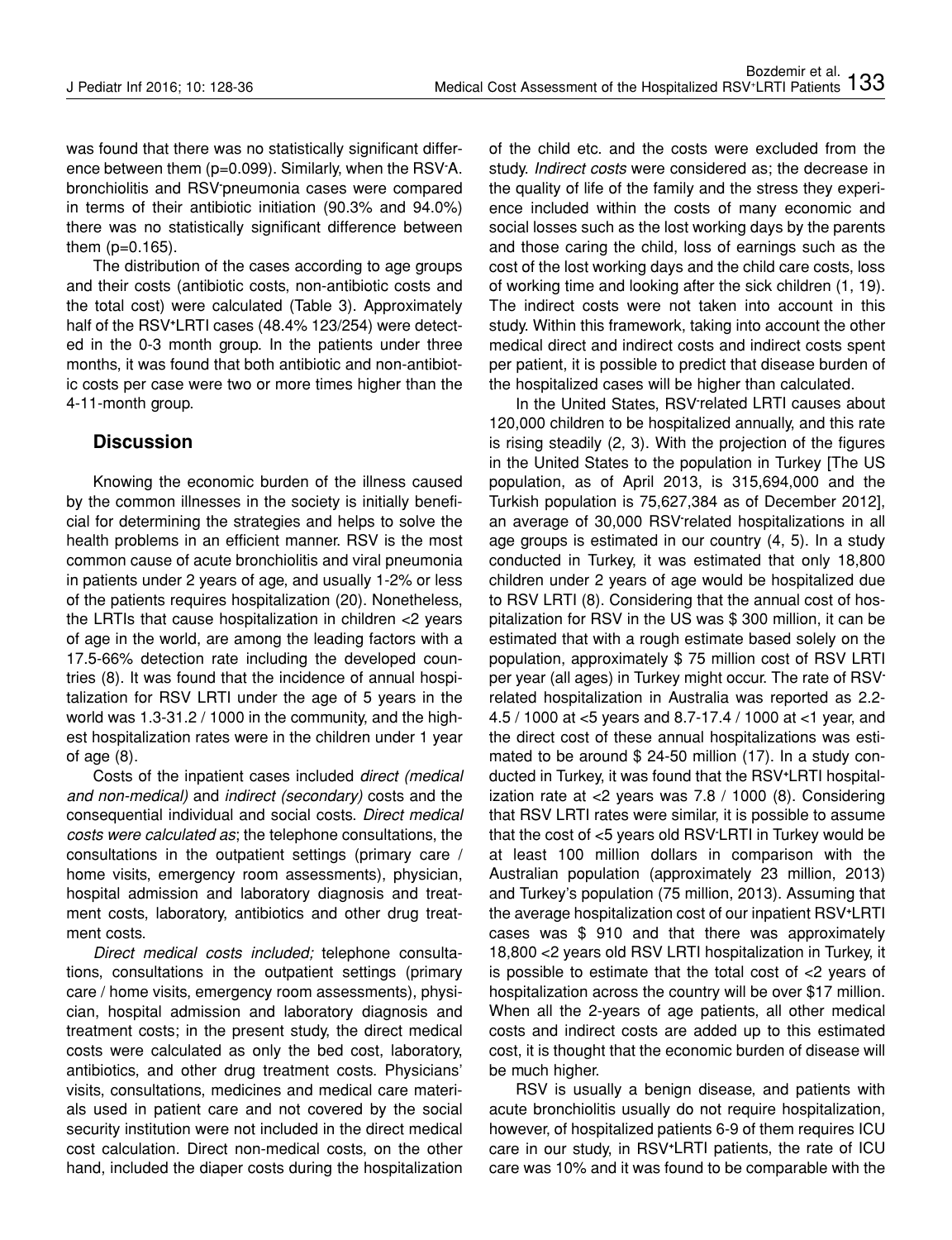RSV**-**LRTI cases 13%), it was consistent with the literature. ICU care can be a factor that increases the cost of patients (21, 22).

Acute bronchiolitis can be caused by different viruses such as RSV, rhinovirus, metapneumovirus, adenovirus, parainfluenza virus and influenza virus. There can be also co-infections, mostly together with RSV More tah one virus associated LRTIs can account up to 2/3 of the cases (21, 23-27). Some studies conclude that co infections cause more sever LRTIs (23,25), however some other studies not (28, 29). We could not evaluate the other viruses except RSV; this is a limitation of our study.

There is a wide distribution of the costs in our patients. Some patients had zero cost (because of no legally cost charging to some patients as mentioned before), some patients had low cost due to non-serious disease and discharging in a few days. However, some critical serious patients requiring ICU had high costs. This wide distribution can cause some problems interpreting the statistical analysis, and can be another limitation of our study.

Antibiotic administration is not recommended in RSV LRTI. However, antibiotics can be given if the bacterial agent cannot be clearly distinguished, especially in serious cases. It was reported that 15-75% of antibiotics were given to the patients in different countries of the world hospitalized due to RSV infection (9-13). In a study in Germany in which 0-16-year-old children hospitalized due to respiratory tract infection for 4 years between 1996 and 2000 were evaluated, it was reported that 65% of the cases were given antibiotics (11). In a study conducted in Qatar, it was reported that 49.4% of the cases were started antibiotics (12). In a study involving 152 patients with RSV**+**LRTI in Canada, it was reported that 67% of patients had antibiotics before hospitalization, and 60.5% of cases during admission and 75% of patients in total had antibiotics (13). In Turkey, there is no study on the use of antibiotics in RSV LRTI. Since there is no assessment of the use of antibiotics in studies in conducted in Turkey, no comparison has been made. In our study, a higher rate (88%) of antibiotic treatment was initiated in our RSV **+**patients than in Germany and Canada, but following the detection of RSV**+**, antibiotic treatment was discontinued in 68% of the cases. Bacterial growth was detected in the blood culture of only 4 cases (5%) that were continued the antibiotic therapy considering co-infection. Antibiotic use is not recommended in A. bronchiolitis since it is generally a viral syndrome. Our antibiotic rates were high in the RSV**+**LRTIs. This may be explained by the severity of the case with possible bacterial infections. Although the antibiotic use decreased to 31% after documentation of the

RSV positivity, this rate was still high. It is obvious that there was still unnecessary antibiotic treatment in the follow-up of the RSV**+**LRTIs in our hospital, which was cost-enhancing and might lead to additional complications; this was another important limitation of our study.

In a study conducted in the United Kingdom, it was found that the total cost of hospitalization for children under ≤2 years of age with bronchiolitis was £542 203 (our estimation; £830 per patient, or \$1276 per patient), while it was calculated that the cost of hospitalization for 411 children with RSV **+**acute bronchiolitis <2 years was £421 938 (our estimation; £1026/patient) (14). (In June 2012, according to the currency rate of the Turkish Central Bank, £1= \$1.5378) (30).

In a study conducted in Jordan, it was found that 64% of patients with LRTI had RSV positivity and in comparison to the cost of hospitalization, the RSV**+**cases caused more financial burden than RSV**-**cases (\$538 and \$431, respectively) (15). In another study, the 2-year-long health expenditures of 20 cases admitted due to RSV**+**RTI of out the premature infants born 32-35 weeks were compared with 30 infants admitted due to RSV**-**RTI and similarly with 108 infants without RTI, it was reported that the health expenditures in the RSV**+**group were significantly higher than the other two groups (16). In our study, it was found that the average direct medical hospitalization cost of a patient with RSV**+**LRTI was \$910 and that of a RSVpatients \$1028 (p>0.05) and in contrast to the studies mentioned above, RSV**+**LRTI costs were not higher than RSV**-**LRTI (Table 2). In regard of the cost of antibiotics as median values, in RSV**+**LRTI was found to be also lower than in RSV-LRTI, this is consistent with the expectation.

According the World Bank data, gain per capita in Turkey (\$10.851) was lower than the UK (\$38.929) and comparable with Jordan (31-33). The average cost of our hospitalized RSV**+**LRTIs cases was found lower than the UK. However, when compared with Jordan, it is seen that the hospital costs for RSV**+**cases were similar to those in our country. However, it should be born in mind that we calculated only the limited direct medical hospital costs such as bed, laboratory except RSV testing and medical therapies. When the average cost of the patients according to the age groups was evaluated, it was found that the highest costs were in 0-3 month infants with a cost of \$ 1,068 per patient.

Our study revealed that RSV was a significant burden of disease cost for the hospitalization of children aged <2. It is possible to say that our findings are comparable to those of the developed and developing countries. The fact that our RSV**+**LRTI cases were composed of healthy <2 year old infants rather than the risk groups also shows that vaccination will be very important in protection against this disease.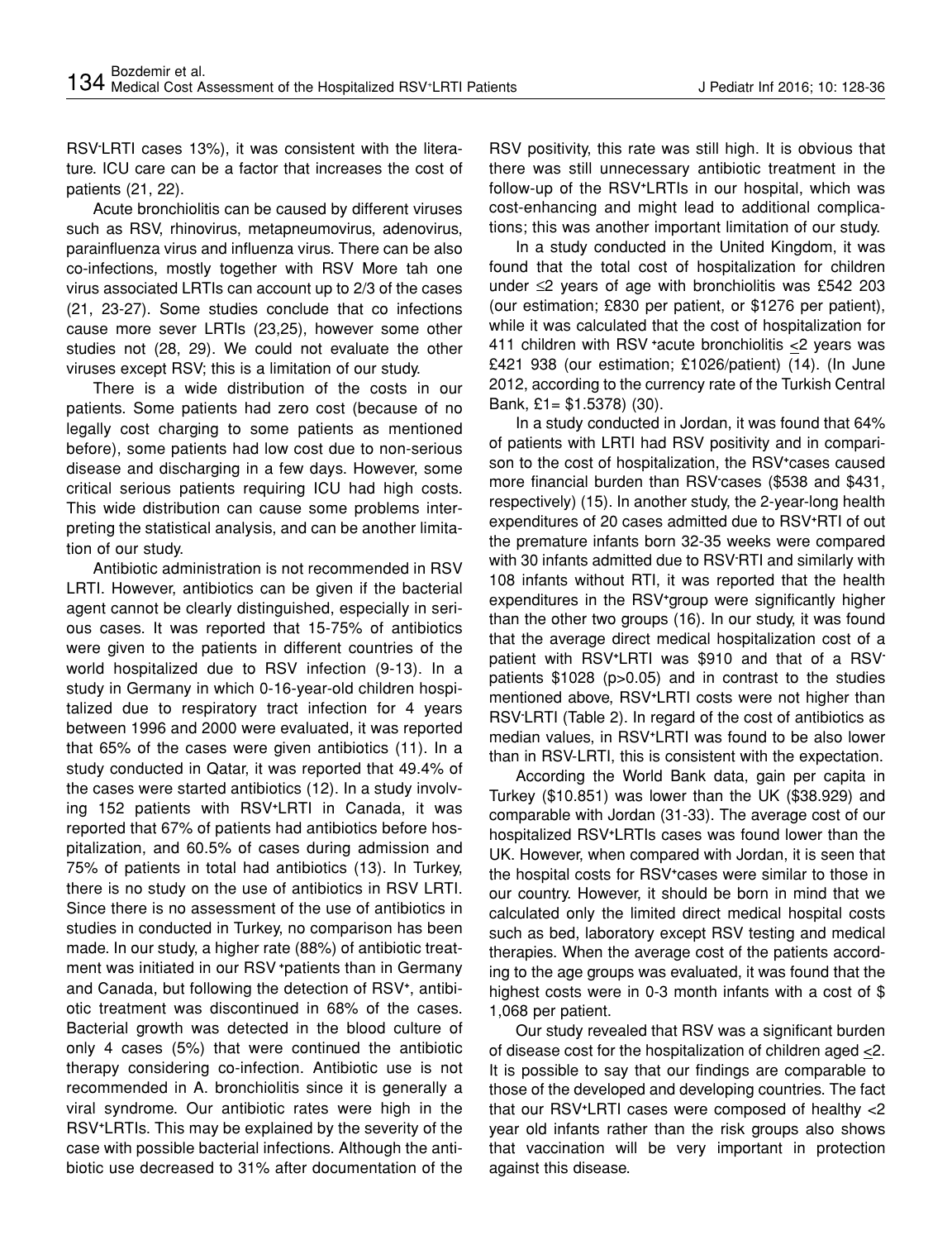**Etik Komite Onayı:** Bu çalışma için etik komite onayı Uludağ Üniversitesi Tıp Fakültesi Klinik Araştırmalar Etik Kurulu'ndan alınmıştır (No: 2010-2 / 11 Ekim 2010).

**Hasta Onamı:** Hasta onamı bu çalışmaya katılan hastalardan alınmıştır.

**Hakem Değerlendirmesi:** Dış bağımsız.

**Yazar Katkıları:** Fikir - M.H.; Tasarım - M.H., S.Ç., Ş.E.B.; Denetleme - M.H., S.Ç.; Kaynaklar - M.H., Ş.E.B.; Malzemeler - M.H., S.Ç., Ş.E.B., D.Ç., İ.Ö., D.S., E.S., A.Ö.; Veri Toplanması ve/veya İşlemesi - Ş.E.B., M.H., S.Ç., D.Ç., İ.Ö., D.S., E.S., A.Ö.; Analiz ve/veya Yorum - M.H., S.Ç., Ş.E.B.; Literatür Taraması - M.H., S.Ç., Ş.E.B.; Yazıyı Yazan - M.H., S.Ç., Ş.E.B.; Eleştirel İnceleme - M.H., S.Ç., Ş.E.B, D.Ç., İ.Ö., D.S., E.S., A.Ö.

**Çıkar Çatışması:** Yazarlar çıkar çatışması bildirmemişlerdir.

**Finansal Destek:** Yazarlar bu çalışma için finansal destek almadıklarını beyan etmişlerdir.

**Ethics Committee Approval:** Ethics committee approval was received for this study from the Ethics Committee of Clinical Investigations of Uludağ University School of Medicine (Numbered 2010-2 / 11 October 2010).

**Informed Consent:** Informed consent was obtained from patients who participated in this study.

**Peer-review:** Externally peer-reviewed.

**Author Contributions:** Concept - M.H.; Design - M.H., S.Ç., Ş.E.B.; Supervision - M.H., S.Ç.; Funding - M.H., Ş.E.B.; Materials - M.H., S.Ç., Ş.E.B., D.Ç., İ.Ö., D.S., E.S., A.Ö.; Data Collection and/or Processing - Ş.E.B., M.H., S.Ç., D.Ç., İ.Ö., D.S., E.S., A.Ö.; Analysis and/or Interpretation - M.H., S.Ç., Ş.E.B.; Literature Review - M.H., S.Ç., Ş.E.B.; Writing - M.H., S.Ç., Ş.E.B.; Critical Review - M.H., S.Ç., Ş.E.B, D.Ç., İ.Ö., D.S., E.S., A.Ö.

**Conflict of Interest:** No conflict of interest was declared by the authors.

**Financial Disclosure:** The authors declared that this study has received no financial support.

# **References**

- 1. Hall CB, Weinberg GA, Iwane MK, et al. The burden of respiratory syncytial virus infection in young children. N Engl J Med 2009; 360: 588-98. **[\[CrossRef\]](https://doi.org/10.1056/NEJMoa0804877)**
- 2. Shay DK, Holman RC, Newman RD, Liu LL, Stout JW, Anderson LJ. Bronchiolitis-associated hospitalizations among US children, 1980-1996. JAMA 1999; 282: 1440-6. **[\[CrossRef\]](https://doi.org/10.1001/jama.282.15.1440)**
- 3. García CG, Bhore R, Soriano-Fallas A, et al. Risk factors in children hospitalized with RSV bronchiolitis versus non-RSV bronchiolitis. Pediatrics 2010; 126: e1453-60. **[\[CrossRef\]](https://doi.org/10.1542/peds.2010-0507)**
- 4. U.S. & World Population Clocks". Census.gov. 2012-04-06. Retrieved 2012-04-17 (Date of access: 18.04.2013).
- 5. http://www.turkstat.gov.tr/PreHaberBultenleri.do?id=13425 (Date of access 18.04.2013).
- 6. Pouwels KB, Bozdemir SE, Yegenoglu S, et al. Potential Cost-Effectiveness of RSV Vaccination of Infants and Pregnant Women in Turkey: An Illustration Based on Bursa Data. PLoS One 2016; 11: e0163567. **[\[CrossRef\]](https://doi.org/10.1371/journal.pone.0163567)**
- 7. Ajayı-Obe EK, Coen PG, Hawrami K, Aitken C, McIntosh ED, Booy R. Influenza A and respiratory syncytial virus hospital burden in young children in East London. Epidemiol Infect 2000; 136: 1046-58.
- 8. Hacimustafaoglu M, Celebi S, Elmas Bozdemir Ş, et al. RSV Frequency in Children below 2 Years Hospitalized for Lower Respiratory Tract Infections. Turk J Pediatr 2013; 55: 130-9.
- 9. Walsh EE, Hall CB. Respiratory Syncytial Virus. In: Feigin RD, Cherry JD, Harrison GJ, Kaplan SL, (eds).Feigin & Cherry's Textbook of Pediatric Infectious Diseases. 6th edition. Philadelphia: Elsevier Saunders; 2009. p: 2462-87.
- 10. Behrendt CE, Decker MD, Burch DJ, Watson PH. International variation in the management of infants hospitalized with respiratory syncytial virus. International RSV Study Group. Eur J Pediatr 1998; 157: 215-20. **[\[CrossRef\]](https://doi.org/10.1007/s004310050798)**
- 11. Weigl JA, Puppe W, Rockahr S, Schmitt HJ. Burden of disease in hospitalized RSV-positive children in Germany. Klin Padiatr 2002; 214: 334-42. **[\[CrossRef\]](https://doi.org/10.1055/s-2002-35365)**
- 12. Wahab AA, Dawod ST, Raman HM. Clinical characteristics of respiratory syncytial virus infection in hospitalized healthy infants and young children in Qatar. J Trop Pediatr 2001; 47: 363-6. **[\[CrossRef\]](https://doi.org/10.1093/tropej/47.6.363)**
- 13. Samson L, Cooke C, Macdonald N. Analysis of antibiotic use and misuse in children hospitalized with RSV infection. Paediatr Child Health 1999; 4: 195-9.
- 14. Deshpande SA, Northern V. The clinical and health economic burden of respiratory syncytial virus disease among children under 2 years of age in a defined geographical area. Arch Dis Child 2003; 88: 1065-9. **[\[CrossRef\]](https://doi.org/10.1136/adc.88.12.1065)**
- 15. Khuri-Bulos N, Williams JV, Shehabi AA, et al. Burden of respiratory syncytial virus in hospitalized infants and young children in Amman, Jordan. Scand J Infect Dis 2010; 42: 368-74. **[\[CrossRef\]](https://doi.org/10.3109/00365540903496544)**
- 16. Shefali-Patel D, Paris MA, Watson F, Peacock JL, Campbell M, Greenough A. RSV hospitalisation and healthcare utilisation in moderately prematurely born infants. Eur J Pediatr 2012; 171: 1055-61. **[\[CrossRef\]](https://doi.org/10.1007/s00431-012-1673-0)**
- 17. Ranmuthugala G, Brown L, Lidbury BA. Respiratory syncytial virüs the unrecognised cause of health and economic burden among young children in Australia. Commun Dis Intell Q Rep 2011; 35: 177-84.
- 18. Türkiye'de illerin gelişmişlik düzeyi araştırması. İş Bankası İktisadi Araştırmalar Bölümü. URL: ekonomi.isbank.com.tr/ UserFiles/pdf/ar\_03\_2012.pdf.
- 19. Nair H, Nokes DJ, Gessner BD, et al. Global burden of acute lower respiratory infections due to respiratory syncytial virus in young children: a systematic review and meta-analysis. Lancet 2010; 375: 1545-55. **[\[CrossRef\]](https://doi.org/10.1016/S0140-6736(10)60206-1)**
- 20. Paola Di Carlo, Amelia Romano, Ludovico Salsa, et al. Epidemiological assessment of Respiratory Syncytial Virus